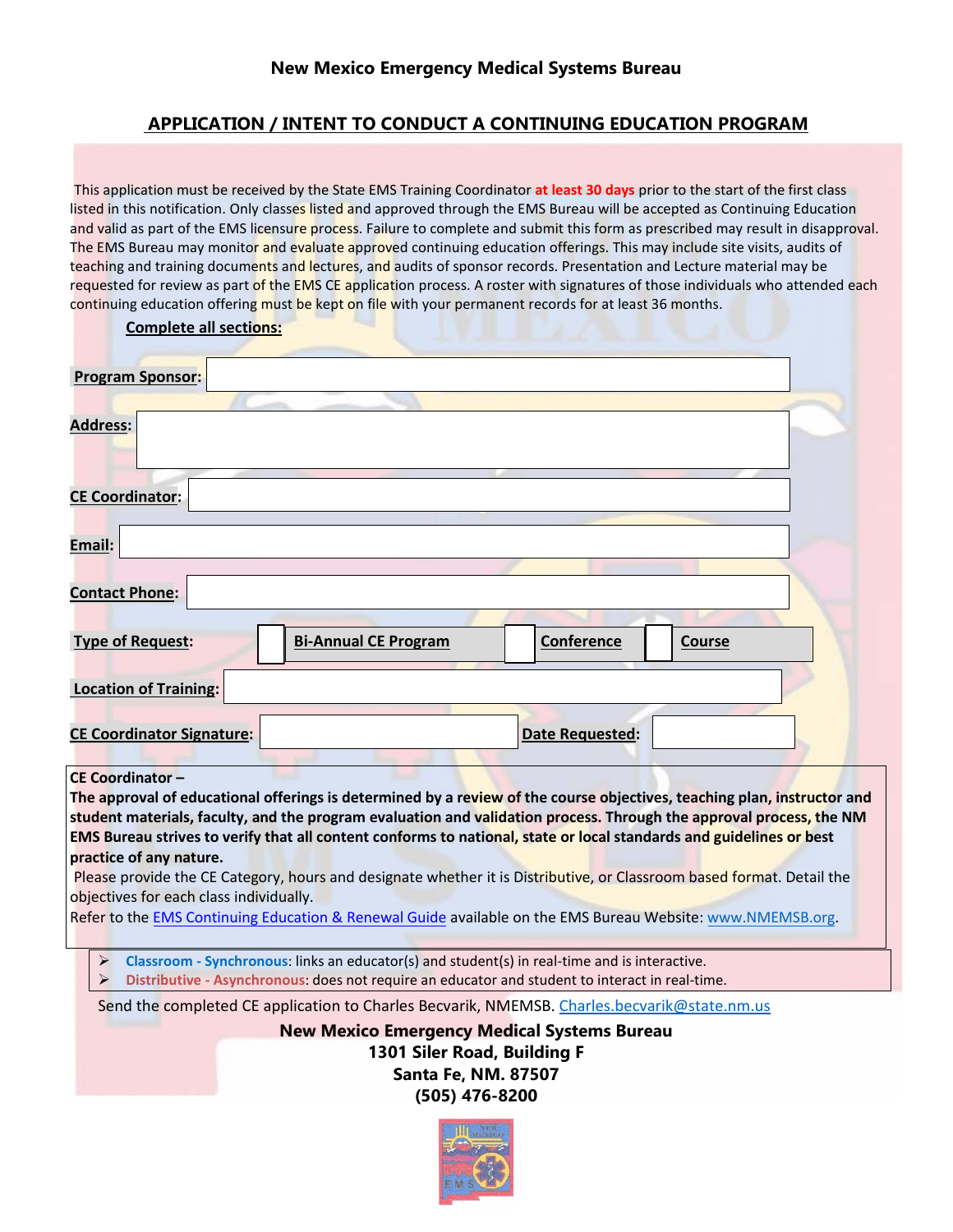## **New Mexico Emergency Medical Systems Bureau**

**\*Please complete all information for each class/course being applied for NM EMS Bureau CE Credit.**

| <b>Course Title:</b>     |             |        |                     |                     |
|--------------------------|-------------|--------|---------------------|---------------------|
| Sponsor:                 | Instructor: | Hours: | <b>CE Category:</b> | Dist. or Classroom: |
| <b>Course Objective:</b> |             |        |                     |                     |
|                          |             |        |                     |                     |
|                          |             |        |                     |                     |
| <b>Course Title:</b>     |             |        |                     |                     |
|                          |             |        |                     |                     |
| Sponsor:                 | Instructor: | Hours: | <b>CE Category:</b> | Dist. or Classroom: |
| <b>Course Objective:</b> |             |        |                     |                     |
|                          |             |        |                     |                     |
|                          |             |        |                     |                     |
| <b>Course Title:</b>     |             |        |                     |                     |
| Sponsor:                 | Instructor: | Hours: | <b>CE Category:</b> | Dist. or Classroom: |
| <b>Course Objective:</b> |             |        |                     |                     |
|                          |             |        |                     |                     |
|                          |             |        |                     |                     |
| <b>Course Title:</b>     |             |        |                     |                     |
|                          |             |        |                     |                     |
| Sponsor:                 | Instructor: | Hours: | <b>CE Category:</b> | Dist. or Classroom: |
| <b>Course Objective:</b> |             |        |                     |                     |
|                          |             |        |                     |                     |
|                          |             |        |                     |                     |
| <b>Course Title:</b>     |             |        |                     |                     |
| Sponsor:                 | Instructor: | Hours: | <b>CE Category:</b> | Dist. or Classroom: |
| <b>Course Objective:</b> |             |        |                     |                     |
|                          |             |        |                     |                     |
|                          |             |        |                     |                     |
| <b>Course Title:</b>     |             |        |                     |                     |
|                          |             |        |                     |                     |
| Sponsor:                 | Instructor: | Hours: | <b>CE Category:</b> | Dist. or Classroom: |
| <b>Course Objective:</b> |             |        |                     |                     |